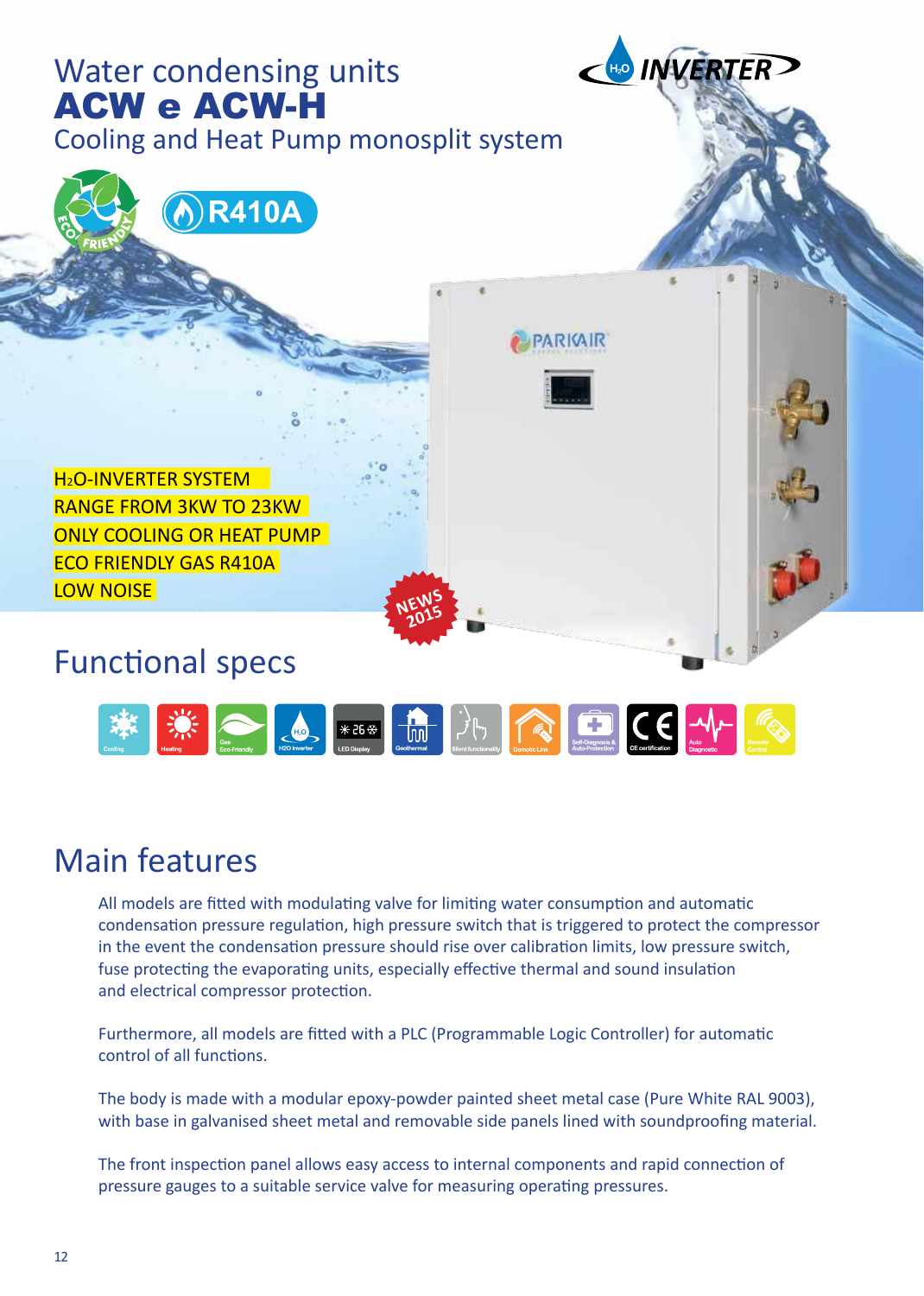# Where to install it?









#### **Components**

**Electronic** 





 $\overline{\mathbf{a}}$ 

#### **Rotative & Scroll R410A compressors**



## Technical data

| <b>ACW Monosplit - Only Cooling</b>     |                    |              |              |              |              |              |              |              |                |              |
|-----------------------------------------|--------------------|--------------|--------------|--------------|--------------|--------------|--------------|--------------|----------------|--------------|
| <b>Model</b>                            |                    | ACW9         | <b>ACW12</b> | <b>ACW18</b> | <b>ACW24</b> | <b>ACW30</b> | ACW32T       | ACW40T       | ACW50T         | ACW60T       |
| Code                                    | ÷                  | 190000       | 190005       | 190010       | 190015       | 190020       | 190025       | 190030       | 190035         | 190040       |
|                                         | BTU/h              | 8.970        | 12.654       | 17.737       | 27.288       | 28.500       | 32.916       | 37.521       | 54.440         | 63.922       |
| Cooling capacity                        | kW                 | 2,63         | 3,71         | 5,20         | 8,00         | 8,35         | 9,65         | 11,00        | 15,96          | 18,74        |
| Power supply                            | $\mathsf{V}$       | 230          | 230          | 230          | 230          | 230          | 400          | 400          | 400            | 400          |
| Power consumption                       | kW                 | 0,67         | 0,84         | 1,15         | 1,80         | 1,90         | 2,62         | 2,70         | 3,48           | 4,16         |
| EER                                     | kW/kW              | 3,93         | 4,42         | 4,52         | 4,44         | 4,39         | 3,68         | 4,07         | 4,58           | 4,50         |
| Water flow (15 °C)                      | mc/h               | 0,14         | 0,19         | 0,28         | 0,38         | 0,50         | 0,50         | 0,63         | 0,79           | 0,94         |
| Water flow (Temp. Ev.) (29-34 °C)       | mc/h               | 0,48         | 0,63         | 0,95         | 1,20         | 1,60         | 1,60         | 2,10         | 2,60           | 3,10         |
| <b>Water connections (G)</b>            | $\mathbf{u}_\perp$ | 3/4          | 3/4          | 3/4          | 3/4          | 3/4          | 3/4          | 3/4          | 3/4            | 3/4          |
| Refrigerant pipe dia. (Liquid/Gas side) | $\mathbf{u}$       | $1/4 - 3/8$  | $1/4 - 1/2$  | $1/4 - 1/2$  | $3/8 - 5/8$  | $3/8 - 5/8$  | $3/8 - 3/4$  | $3/8 - 3/4$  | $3/8 - 3/4$    | $3/8 - 3/4$  |
|                                         | mm                 | 6,35-9,52    | $6,35-12,7$  | $6,35-12,7$  | 9,52-15,9    | 9,52-15,9    | 9,52-19,0    | 9,52-19,0    | 9,52-19,0      | $9,52-19,0$  |
| Max. length refrigerant connection      | mt.                | 15           | 15           | 15           | 15           | 25           | 25           | 25           | 25             | 25           |
| Max. height difference w/ splits        | mt.                | 5            | 5            | 8            | $\bf 8$      | 10           | 10           | 10           | 10             | 10           |
| Refrigerant                             | $\sim$             | <b>R410A</b> | <b>R410A</b> | <b>R410A</b> | <b>R410A</b> | <b>R410A</b> | <b>R410A</b> | <b>R410A</b> | <b>R410A</b>   | <b>R410A</b> |
| Sound level                             | dbA                | 49           | 50           | 51           | 52           | 51           | 51           | 52           | 52             | 52           |
| Weight                                  | Kg                 | 34           | 35           | 37           | 42           | 63           | 63           | 65           | 66             | 66           |
| <b>Dimensions (WxDxH)</b>               | mm                 | 460x420x450  | 460x420x450  | 460x420x450  | 460x420x450  | 485x505x550  | 485x505x550  | 485x505x550  | 485x505x550    | 485x505x550  |
| <b>ACW Monosplit - Heat Pump</b>        |                    |              |              |              |              |              |              |              |                |              |
| <b>Model</b>                            |                    | ACW9H        | ACW12H       | ACW18H       | ACW24H       | ACW30H       | ACW32TH      | ACW40TH      | <b>ACW50TH</b> | ACW60TH      |
|                                         |                    |              |              |              |              |              |              |              |                |              |
| Code                                    | ÷                  | 190500       | 190505       | 190510       | 190515       | 190520       | 190525       | 190530       | 190535         | 190540       |
|                                         | BTU/h              | 8.970        | 12.654       | 17.737       | 27.288       | 28.500       | 32.097       | 36.565       | 53.143         | 62.421       |
| Cooling capacity                        | kW                 | 2,63         | 3,71         | 5,20         | 8,00         | 8,35         | 9,65         | 11,00        | 15,96          | 18,74        |
|                                         | BTU/h              | 11.256       | 15.758       | 21.830       | 32.063       | 34.792       | 42.603       | 46.935       | 66.002         | 77.566       |
| <b>Heating capacity</b>                 | kW                 | 3,30         | 4,62         | 6,40         | 9,40         | 10,20        | 12,49        | 13,76        | 19,35          | 22,74        |
| Power supply                            | $\mathsf{V}$       | 230          | 230          | 230          | 230          | 230          | 400          | 400          | 400            | 400          |
| Power consumption                       | kW                 | 0,75         | 0,98         | 1,33         | 1,98         | 2,28         | 3,21         | 3,30         | 4,29           | 5,17         |
| EER                                     | kW/kW              | 3,93         | 4,42         | 4,52         | 4,44         | 4,39         | 3,68         | 4,07         | 4,59           | 4,50         |
| COP                                     | kW/kW              | 4,40         | 4,71         | 4,81         | 4,74         | 4,47         | 3,89         | 4,17         | 4,51           | 4,40         |
| Water flow - cooling                    | mc/h               | 0,14         | 0,19         | 0,28         | 0,38         | 0,50         | 0,50         | 0,63         | 0,79           | 0,94         |
| Water flow - heating                    | mc/h               | 0,48         | 0,63         | 0,95         | 1,20         | 1,60         | 1,60         | 2,10         | 2,60           | 3,10         |
| <b>Water connections (G)</b>            |                    | 3/4          | 3/4          | 3/4          | 3/4          | $\mathbf{1}$ | $\mathbf{1}$ | $\mathbf{1}$ | $\mathbf{1}$   | $\mathbf{1}$ |
|                                         | $\mathbf{u}$       | $1/4 - 3/8$  | $1/4 - 1/2$  | $1/4 - 1/2$  | $3/8 - 5/8$  | $3/8 - 5/8$  | $3/8 - 3/4$  | $3/8 - 3/4$  | $3/8 - 3/4$    | $3/8 - 3/4$  |
| Refrigerant pipe dia. (Liquid/Gas side) | mm                 | 6,35-9,52    | $6,35-12,7$  | $6,35-12,7$  | $9,52-15,9$  | 9,52-15,9    | $9,52-19,0$  | $9,52-19,0$  | $9,52-19,0$    | $9,52-19,0$  |
| Max. length refrigerant connection      | mt.                | 15           | 15           | 15           | 15           | 25           | 25           | 25           | 25             | 25           |
| Max. height difference w/ splits        | mt.                | 5,00         | 5,00         | 8,00         | 8,00         | 10,00        | 10,00        | 10,00        | 10,00          | 10,00        |
| Refrigerant                             | $\sim$             | <b>R410A</b> | <b>R410A</b> | <b>R410A</b> | <b>R410A</b> | <b>R410A</b> | <b>R410A</b> | <b>R410A</b> | <b>R410A</b>   | <b>R410A</b> |
| <b>Sound level</b>                      | dbA                | 49           | 50           | 51           | 52           | 51           | 51           | 52           | 52             | 52           |
| Weight                                  | Kg                 | 34           | 35           | 37           | 42           | 63           | 63           | 65           | 66             | 66           |

**Performances refer to the following conditions.** COOLING: Temp. Air ambient 27°C d.b., 19°C w.b. / Water inlet temperature 15°C - HEATING: Temp. Ambient air 20°C / Water temperature IN-OUT 12-07°C. The cooling capacity<br>a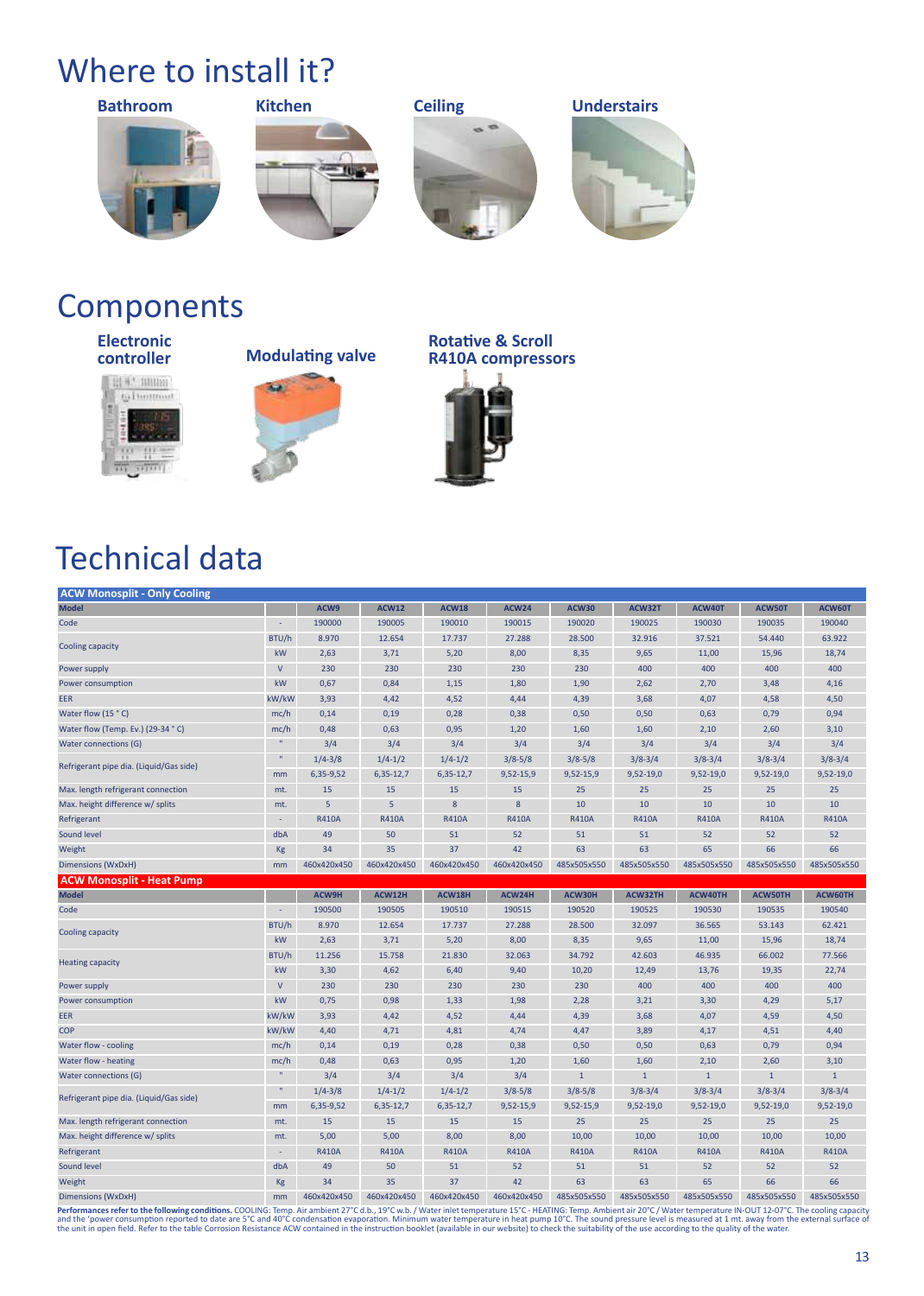

#### Main features

All models are fitted with modulating valve for limiting water consumption and automatic condensation pressure regulation, high pressure switch that is triggered to protect the compressor in the event the condensation pressure should rise over calibration limits, low pressure switch, fuse protecting the evaporating units, especially effective thermal and sound insulation and electrical compressor protection.

Furthermore, all models are fitted with a PLC (Programmable Logic Controller) for automatic control of all functions.

The body is made with a modular epoxy-powder painted sheet metal case (Pure White RAL 9003), with base in galvanised sheet metal and removable side panels lined with soundproofing material.

The front inspection panel allows easy access to internal components and rapid connection of pressure gauges to a suitable service valve for measuring operating pressures.